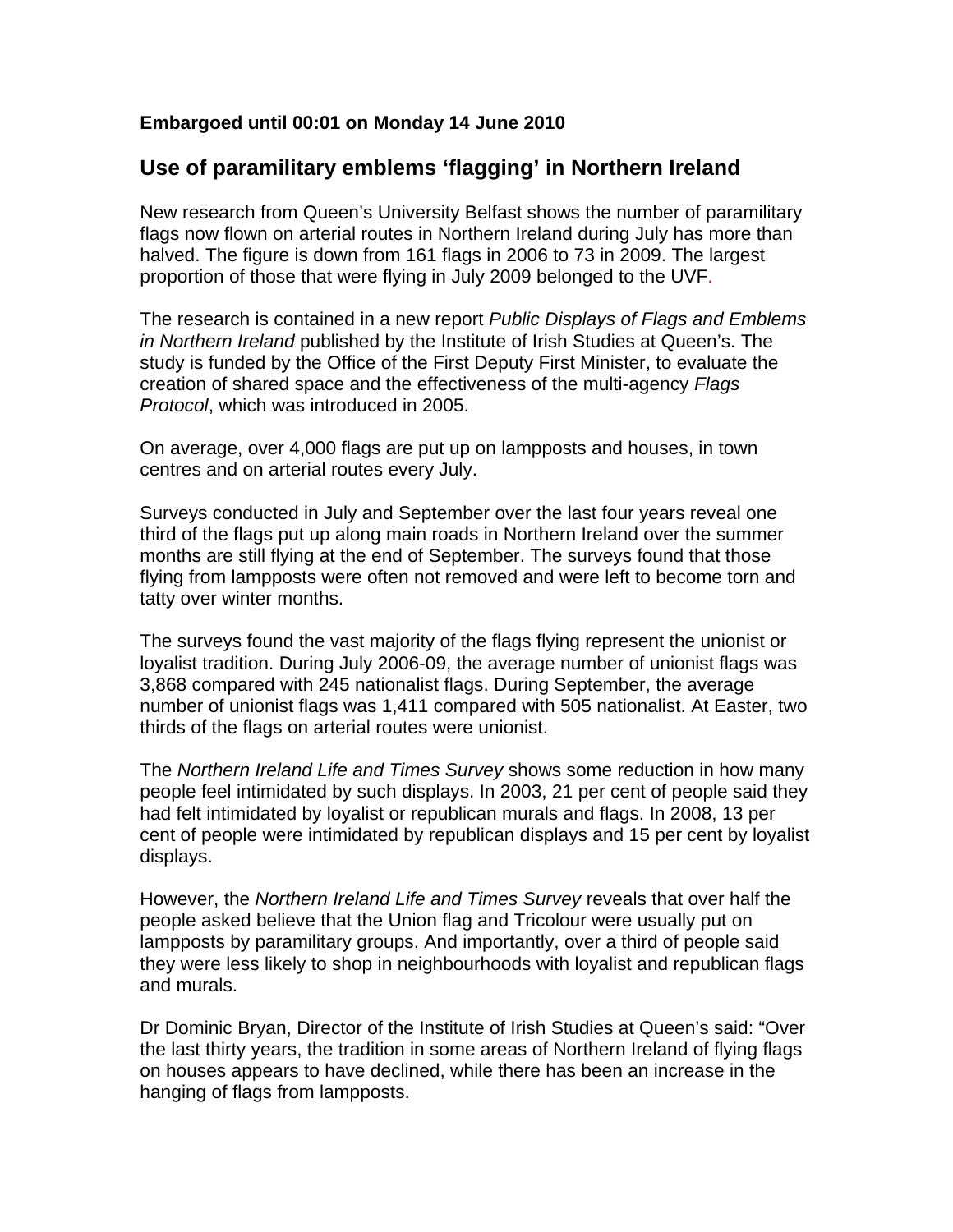"Instead of celebrating identity, tattered and torn flags are left to demarcate territory. In Northern Ireland, where national identity is so keenly felt, this would seem to indicate that in actual fact the national flags are treated with little respect.

"There is a difficult balance to be struck between legitimate expressions of identity and prolonged displays that lead to greater territorial divisions and potential community relations problems, which can ultimately have detrimental economic effects. Festivals and parades offer potential benefits to many communities, but it would seem to make sense to take flags down after a couple of weeks.

"We hope this research will contribute to an informed debate on how expressions of identity can be managed to foster greater respect between people in Northern Ireland."

*Public Displays of Flags and Emblems in Northern Ireland* available online at: <http://www.qub.ac.uk/schools/IrishStudiesGateway/Research/CurrentResearch/> on Monday 14 June 2010. Hard copies are available on request from the Institute of Irish Studies at Queen's University on 028 9097 3386 or [irish.studies@qub.ac.uk.](mailto:irish.studies@qub.ac.uk)For more information about Irish Studies at Queen's visit [www.qub.ac.uk/schools/IrishStudiesGateway](http://www.qub.ac.uk/schools/IrishStudiesGateway) 

## **Ends**

Media inquiries to Anne-Marie Clarke on 028 9097 5320 or [anne](mailto:anne-marie.clarke@qub.ac.uk)[marie.clarke@qub.ac.uk](mailto:anne-marie.clarke@qub.ac.uk) 

## **Notes to editors:**

- 1. Dr Dominic Bryan is available for interview. Please call Queen's Press and PR Unit on 029 9097 3087/3091 or Dominic Bryan on 07775577112.
- 2. A previous *Northern Ireland Life and Times Survey* in 2008, revealed over a third of people said they were less likely to shop in neighbourhoods with loyalist and republican flags and murals. The same study revealed that 83 per cent of people in Northern Ireland do not support the flying of flags from lampposts in their area and that over half of respondents believed the Union flag and Tricolour were usually put on lampposts by paramilitary groups.
- 3. The Northern Ireland Life and Times Survey is conducted annually by ARK at Queen's University and the University of Ulster. The survey records the attitudes, values and beliefs of the people in Northern Ireland